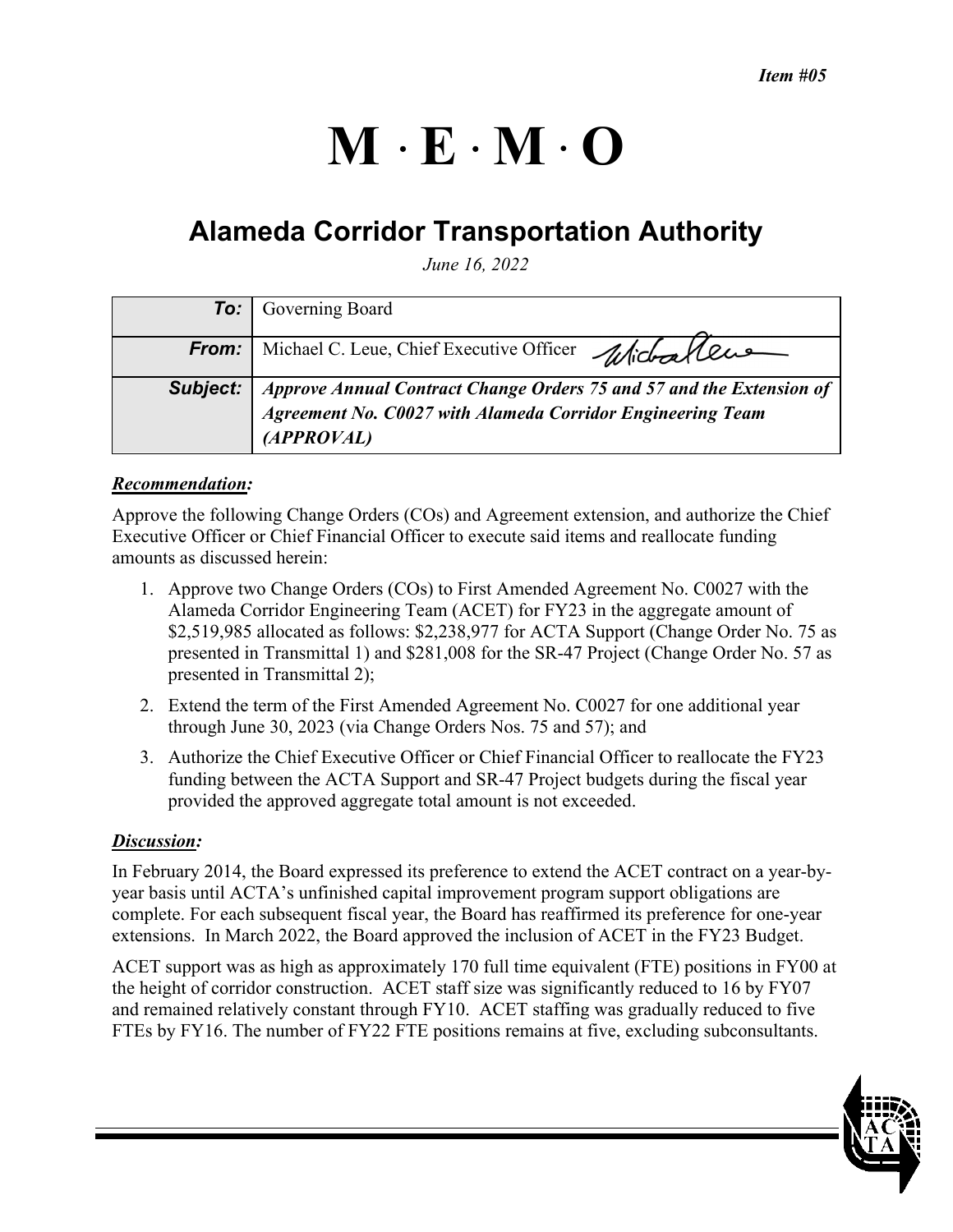The ACET budget also includes specialized technical services provided by additional technical staff and subconsultants through the ACET contract. The proposed budget requirement may increase if additional ACTA project development tasks are identified during the fiscal year, in which case Governing Board approval for such Change Orders would be sought at the appropriate time.

The Amended Agreement with ACET, effective January 1, 1996, requires that an annual Contract Work Order (CWO), in the form of a Change Order (CO), be submitted to the Governing Board for approval prior to the beginning of each fiscal year on July 1. For budget purposes, separate COs are required for the ACTA Support CWO and the SR-47 Project CWO. In prior years, there were also CWO Change Orders presented and approved for the PCH Project, but this is no longer required due to project completion.

In FY23, the ACTA Support CWO will be funded by the Administrative Operating Budget that is paid from ACTA revenue, and the M&O Budget that is paid directly by the railroads or through the Reserve Account. The SR-47 Project CWO is funded entirely from Caltrans sources.

The previous FY22 CWO aggregate amount approved by the Board in June 2021 was \$2,443,773. It included \$2,008,089 for ACTA Support and \$435,684 for the SR-47 Project. A final FY22 closeout CO for both CWOs will be brought to the Board for approval in the Fall of 2022.

**The proposed FY23 aggregate budget for both CWOs is \$2,519,985**, as presented in Transmittal 3, which is 3.1% more than the FY22 budget of \$2,443,773. Note that the CWO amount does not include the budget for the Dominguez Channel Oil Release EPA Matter. The ACTA Support CWO and SR-47 Project CWO are described in more detail below.

# **1. ACTA SUPPORT CWO**

The ACTA Support CWO covers the following three areas:

# **A. Base Program Closeout (Operating, previously Capital)**

This effort includes:

- Transferring ACTA-acquired property to the ports, municipalities and others;
- Concluding utility replacement rights agreements, licenses, franchises, and easements.

**The proposed FY23 budget for this item is \$481,595** which is 24.3% more than the FY22 budget of **\$**387,616. This item is charged to the Administrative Operating Budget and paid from ACTA Use Fees and Container Charges.

# **B. Maintenance and Operations (Direct Railroad Cost)**

This item supports rail maintenance and is directly reimbursed by the Railroads. The FY23 budgeted amount is \$**571,293,** which is 0.6% more than the FY22 budget of \$568,052.

# **C. ACTA General Administrative Support (Operating)**

This effort includes general ACTA technical and administrative support and staff augmentation for other ongoing ACTA activities including: